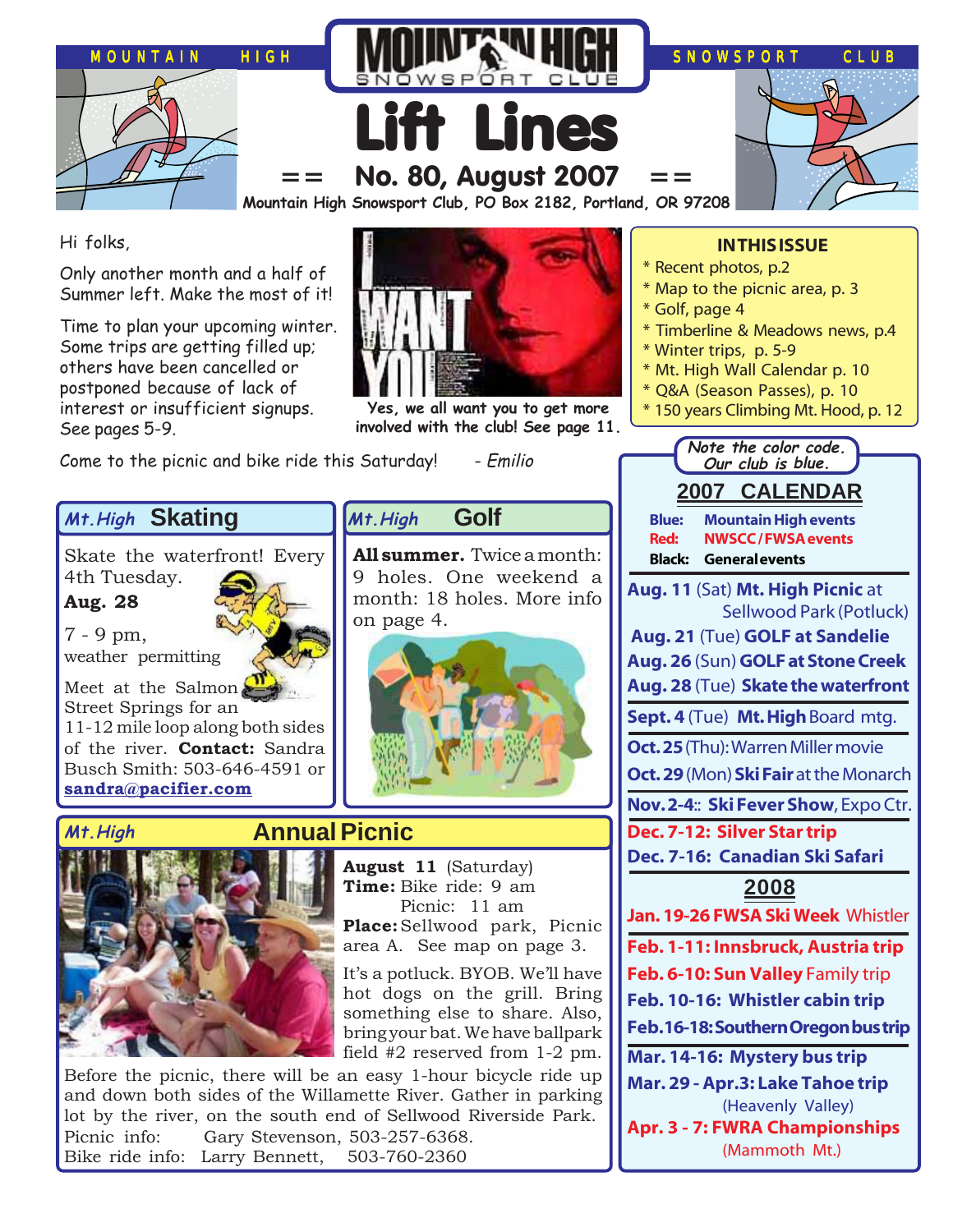





**July 13-14, 2007.** About 25 people participated in the Rafting and camping weekend. Several others had originally expressed interest by signing the signup sheet, but then did not show up. Those that did come had a great time, including a hike up the White River tributary, for a bit of body surfing down the natural slides.

Editor's note: Thanks to Violet Anderson for these photos!

If you missed it this year, we'll do it again next summer. We've already reserved a camping spot for August 14- 16, 2008. Put it on your calendar!



# **Friends of the Forest day at Mt. Hood Meadows.**

**July 21, 2007.** A pleasant Saturday morning, spent picking up trash on some of our favorite slopes. Violet, Greg and the kids (Haley and Colin), along with two Meadows employees (Sue and Dan) were among the several dozen people involved in the cleanup.

Violet says: *"Under the Easy Rider lift, we found 87 cents, car keys, a radio and a transient fort."*

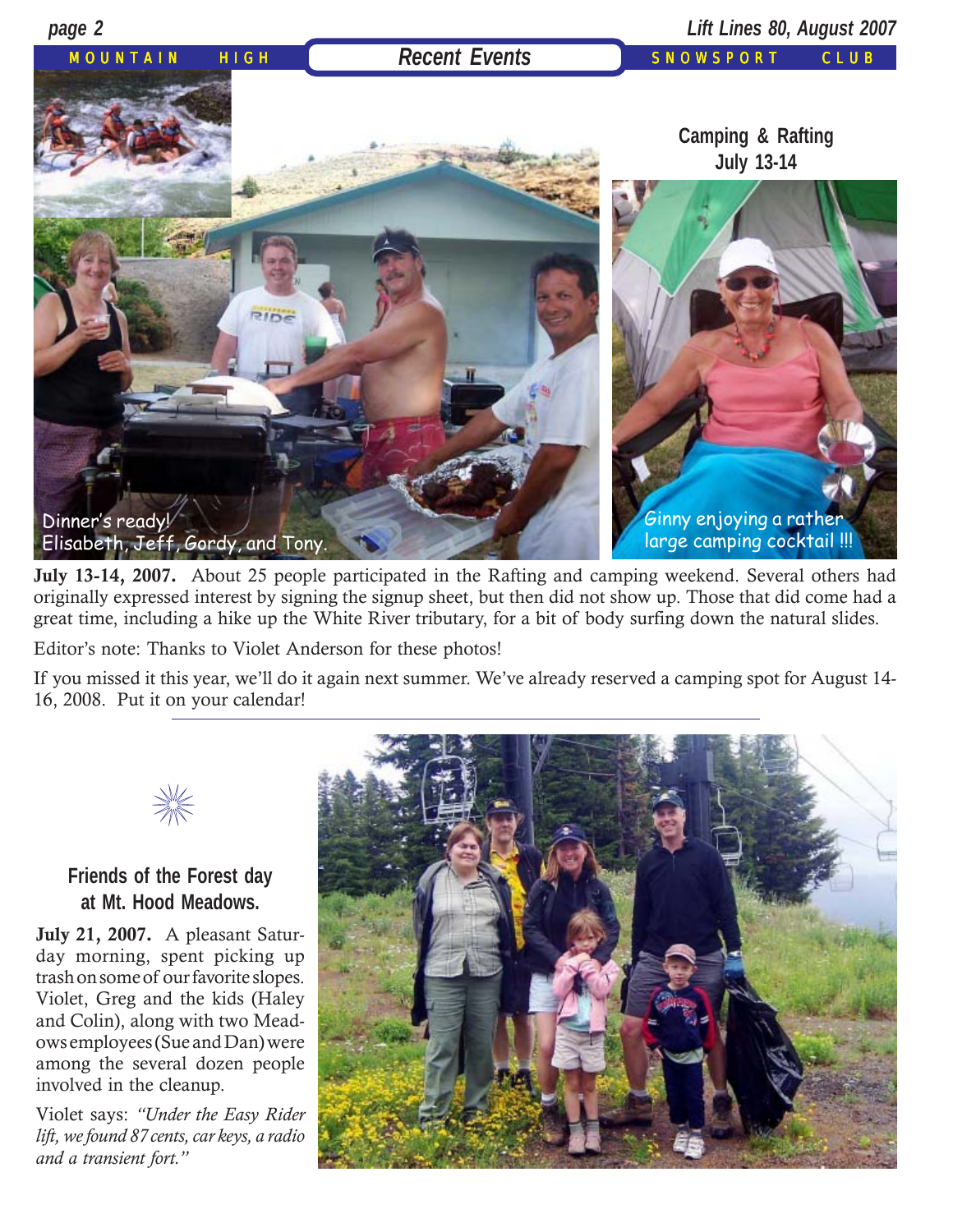

**Directions for bike ride:** From the Sellwood bridge (or Tacoma St.) turn north onto **6th Avenue**, then left on **SE Spokane St.** Go over the railroad tracks and immediately turn right onto Oaks Park Way. Parking lot will be on your left.

**Directions for picnic**: Enter the park from **SE Grand Ave**(which continues as a path into the park; or park in the north-east corner of the park, about a block north of the edge of the map above, off of 7th Avenue; or park on any of the side-streets.

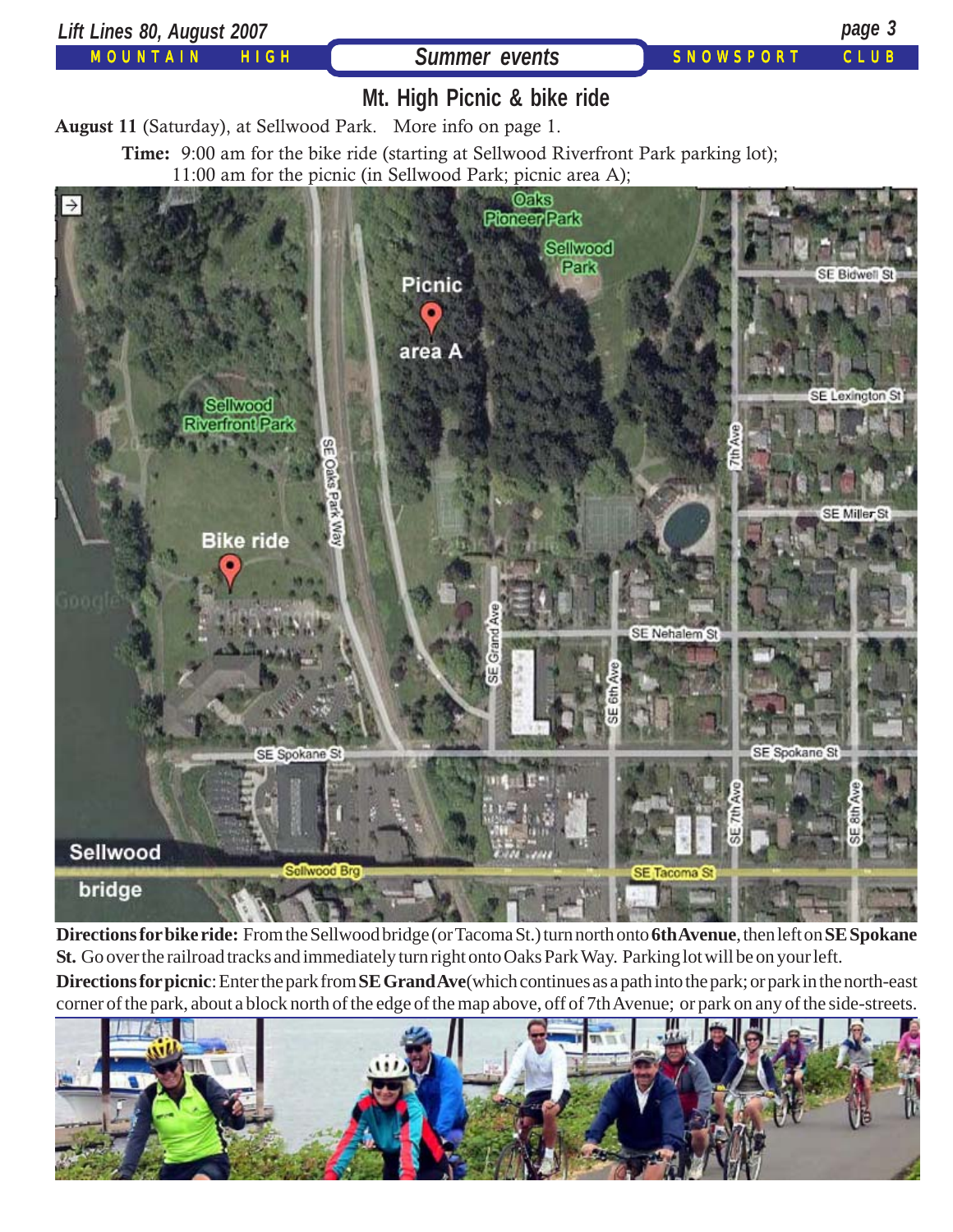# MOUNTAIN HIGH **Summer Events** SNOWSPORT CLUB

*page 4 Lift Lines 80, August 2007*

**Mt.High**

# **Golf**

**-** *by Cal Eddy* **-**



## **All Summer.**



# 9 holes twice a month.

18 holes once a month.

Hello all you duffers,

We've had several of these golf days so far, and they were quite enjoyable. Here's some more:

**August 21** (Tuesday). We are planning to play 9 holes at **[Sandelie Golf Course](http://www.sandeliegolfcourse.com/)**, 28333 SW Mountain Rd., West Linn. Click here for a **[map](http://maps.google.com/maps?f=q&hl=en&q=28333+SW+Mountain+Rd,+West+Linn,+OR&sll=45.363062,-122.696085&sspn=0.026836,0.05785&ie=UTF8&ll=45.331996,-122.683468&spn=0.053701,0.1157&z=13&om=1)**.

Tee times start at **5:00**pm so please be there by 4:30. I need to know by Sunday, August 19th if you are planning on golfing.

**August 26** (Sunday): We are planning to play 18 holes at Stone Creek Golf Course, 14603 S Stoneridge Dr Oregon City, OR 97045. Phone: (503) 518-4653.

Tee times start at 10:45 AM so please be there by 10:15.

We need to know by Friday, August 24th, if you are planning on golfing. Click here for a **[map](http://www.mapquest.com/maps/map.adp?searchtype=address&country=US&addtohistory=&searchtab=home&formtype=address&popflag=0&latitude=&longitude=&name=&phone=&level=&cat=&address=14603+S+Stoneridge+Dr&city=Oregon+City&state=OR&zipcode=)**.

**September 7** (Friday): **Night Golf + Dinner!** Play a fun scramble at Sah-H $\sim$  in Clackamas. (it's a par three, so anyone could  $\mathbb{R}^{\mathbb{Z}}$  e. cluded would be a dinner and night-golf  $\mathbb{C}$ ,  $\mathbb{C}$ ,  $\mathbb{C}$  is \$35.00 a person, and it includes dinner  $\epsilon$  Gy arger, Potato Salad, Chips, Cookie) and  $\mathbb{Q}^{\bullet}$ . Example at Sah-Herod.<br>
The so anyone corrected. Timberline Report of the Report of the Report of the Report of the Report of the Report of the Report of the Report of the Report of the Report of the Report of the Report of the Report of the Report of the Report of the R

We need 36 players  $\delta$  and  $\delta$  we do not fill the course with Mt. High political open it up to friends after the  $31$ st of July.  $\blacksquare$  need to have everything in by the 10th of August.

I want emails from everyone interested in golf. Or phone me at: 503-631-3115, **[baebaw@ccwebster.net](mailto:baebaw@ccwebster.net)**.



# **Timberline News**

1. **Yes, you can ski in August!** Timbeerline is open up on the Plamer snowfield, till Sept. 4.. Just be prepared to get up there early. Summer lift hours are 7 am - 1 pm.

2. **NEW LIFT.** A new 6700 foot long high-speed quad chairlift is being installed. The new lift will be named the **Jeff Flood Still Creek Basin Chairlift** in honor of Timberline's longtime and legendary snow groomer who tragically died in an auto accident in 2005.

The new lift cost \$5 million and will be the longest lift on Mt. Hood. It will open 220 acres of new terrain. Construction should be completed by mid-October.

3. **THE FUSION PASS.** The new season pass covering 2 ski areas for the price of one (**Timberline** and **Ski Bowl**) goes on sale September 4. Best of all: you don't need to pair up with anyone. Just buy your own pass.It costs \$**399** (for ages 23-64). But buy it before Nov. 12, when the price goes up by \$50. Go to: **[www.mthoodfusionpass.com](http://www.mthoodfusionpass.com/)**



# **Mt. Hood Meadows News**

1. **Matthew Drake** will replace Dave Riley as manager

2. **The downtown office** has moved to the Clackamas Promenade Plaza, not far from the Monarch Hotel.

- 3. **Lift ticket prices** are going up: Peak days (weekends): from \$59 to \$**64**. Weekday prices: from \$49 to \$**54**.
- 4. **10-time pass** is still \$295 (purchased at the Ski Fair). **4x4 pass** is still \$400, already on sale. You must have a group of 4 people. To find a partner, go to our club's Forum and leave a message there, or respond to an existing message. Then go to: **[www.skihood.com](http://www.skihood.com/Pricing/SeasonPasses/4Buy4/default.aspx)**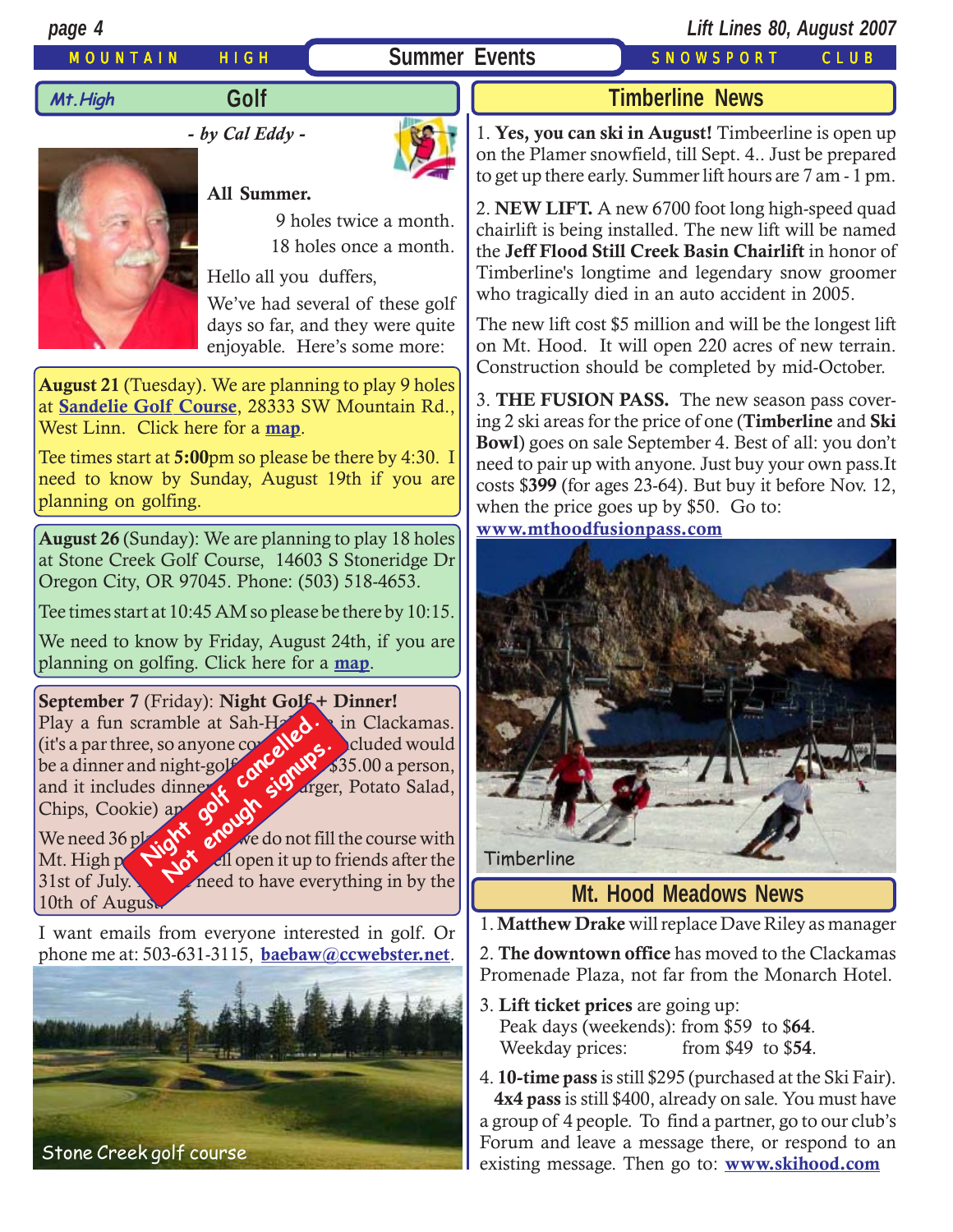MOUNTAIN HIGH

**Dec. 7-12, 2007.** NWSCC trip.

# **Trips** SNOWSPORT CLUE

# **Winter Trips** NWSCC

While you are enjoying your summer, little gnomes and faeries are busy working on upcoming trips.

More trips than usual are being planned for this winter. Take advantage of it! There are great deals, and some wonderful destinations.

Start planning now. Some trips are already filling up!

*The following pages are trip summaries. More info on our web site: [www.mthigh.org/Trips.htm](http://www.mthigh.org/Trips.htm).* 支

*If you travel to Canada or Europe, you will need a passport. See: [www.mthigh.org/Articles/](http://www.mthigh.org/Articles/Passports.htm) [Passports.htm](http://www.mthigh.org/Articles/Passports.htm)*

*i* **AW Ski Areas Ma[p](http://beavercreek.snow.com/winterhome.asp)** 

**Uee this map for basic orientation [for any of our upcoming trips, es](http://beavercreek.snow.com/winterhome.asp)pecially Whistler, Silver Star, and [the Canadian Ski Safaris.](http://beavercreek.snow.com/winterhome.asp)** 

After doing the classic 5-day safari to Canada for 4 years in a row, it's time to try something new, such as:

Instead of driving up I-5 and returning down Hwy 97, let's go up Hwy 97, visiting **Silver Star** and **Big White**, and then move further east and come back down Hwy 95, visiting **Kicking Horse**, **Panorama**, **Kimberley**, **Fernie**, and **Schweitzer Mt**.

**Rosie** says: "I was talking to a girl in the coffee shop at Silver Star, and she mentioned skiing **Kicking Horse** and **Fernie**. She said she's skied there on weekdays and was surprised she only saw 5 - 10 other skiers on the slopes all day. She said they are great ski areas. So, that would be a great option for a future ski trip! Looking forward to it!"

# **Silver Star**

4 days/5 nights at one of Canada's

best ski areas for \$**740**. This includes ski-in/ski-out lodging with hot tub (Chilcoot Lodge), 4-day lift tickets, and airfare (Portland to Kelowna) and one group dinner!

Deposit due now to hold your place: \$100 Additional Payment Due Dates: \$200 due 8/19/2007

of-pocket because of your cancellation.

 \$240 due 9/19/2007 \$200 due 10/19/2007

Cancellation penalty \$25 up to 9/30/2007 assuming we can resell your spot. If we cannot sell your spot cancellation penalty is \$100. Cancellation penalty after 9/30/2007 is amount that NWSCC is out-

Make all payments to **John Reinhardt**, 10565 SW 161st Court, Beaverton, OR 97007. Email: **JohnOReinhardt@hotmail.com** or phone: (503) 590-6901. Trip is limited to 20 people.

**Silver Star** has a great variety of terrain, including some very long blue cruisers, and lots of challenging runs on the back side.

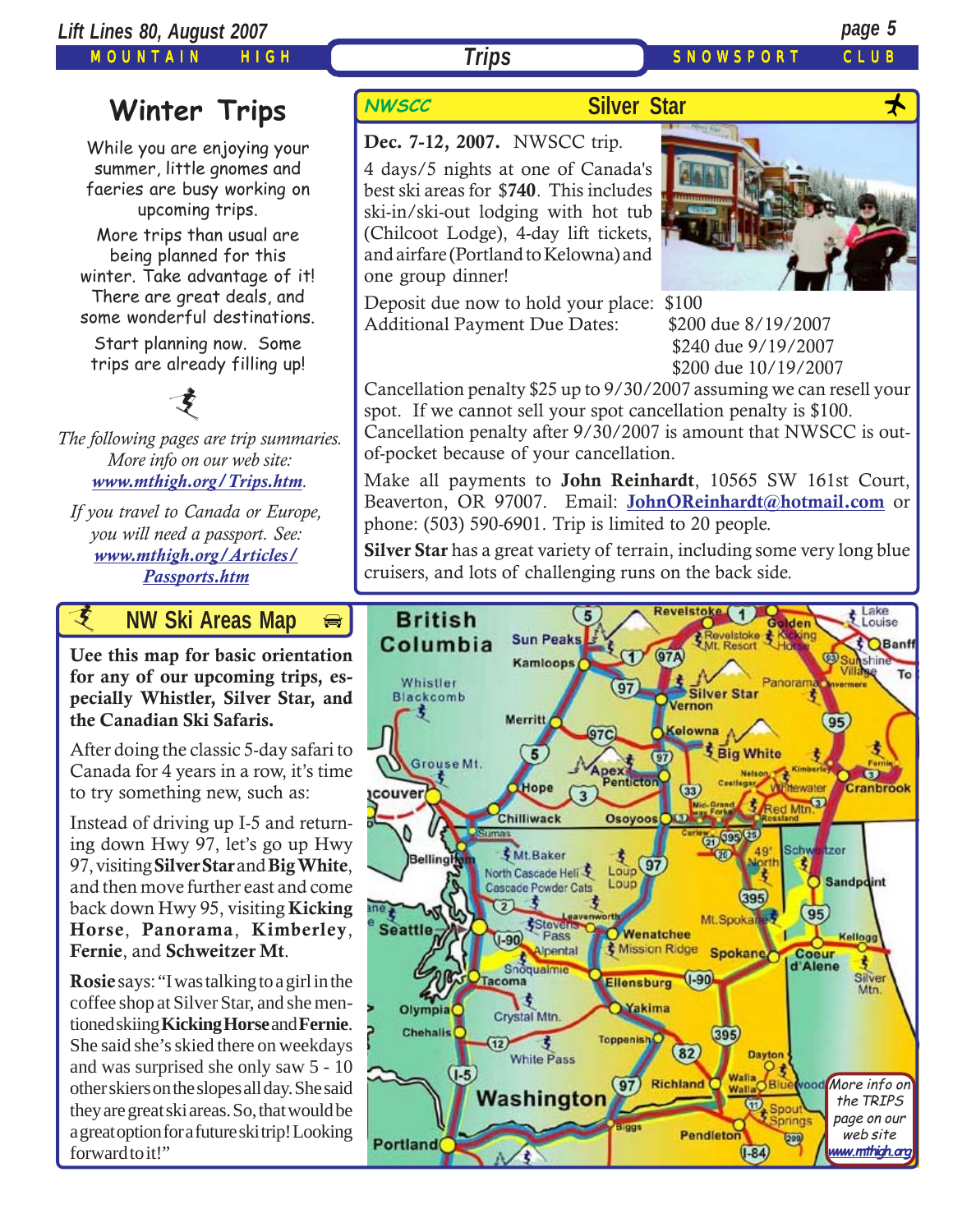## MOUNTAIN HIGH *Trips* SNOWSPORT CLUB

*page 6 Lift Lines 80, August 2007*

## **Canadian Ski Safari: Columbia River valley**

## **Dec. 7-16, 2007.** NEW & IMPROVED

This is a 9-day road trip, but it's really just a week, with both weekends on either end. And it can be shortened.

We did the **classic 5-day trip** around Canada for the past 4 years. You can still do the same, if you wish. You can find detailed instructions, phone numbers, addresses, maps, etc. on our web site. See the ARTICLES page (and then look for Canadian Ski Safari) at: **[http:/](http://www.mthigh.org/Articles.htm) [/www.mthigh.org/Articles.htm](http://www.mthigh.org/Articles.htm)**.

But, let's do an even better, extended ski safari this time.

After visiting Silver Star, we'll follow the Columbia River upstream, to its source. So, let's call this the **Columbia River Ski Safari**. See **[map](http://www.mthigh.org/Trips/Map-NW-Ski-Safaris-w.jpg)** on our web site.

DAY 0 (Friday, Dec. 7): Not counting this as a real day, because people can still work this day, and then drive out of Portland after work. Just drive for about 4 or 5 hours, to Ellensburg or Wenatchee (on Hwy 97). Or to Bellingham (on I-5).

**DAY 1**: (Sat., Dec. 8): Spend at least part of the day skiing somewhere like **[Mission Ridge](http://www.missionridge.com/)** or **Loup [Loup](http://www.skitheloup.com/)**, or even **[Apex](http://www.apexresort.com/)**. Then drive

the rest of the way into Canada. Alternatively, if we go up I-5, we could ski **[Mt. Baker](http://www.mtbaker.us/)**, or **[Grouse Mountain](http://www.grousemountain.com/welcome.cfm)** (with great views of Vancouver below).

**DAY 2** (Sun., Dec. 9): Ski **[Big White](http://www.bigwhite.com/)**, or maybe **[Sun](http://www.sunpeaksresort.com/) [Peaks](http://www.sunpeaksresort.com/)** (if we drive up I-5.)

**DAY 3** (Mon., Dec.10): Ski **[Silver Star](http://www.skisilverstar.com/)**. We'll all come together here, even if we come from different directions. From here on, there is only one road, Hwy. 97C, toward Revelstoke. It's probably about 2.5 hours of driving from Silver Star to Revelstoke Mt.

**DAY 4** (Tue., Dec. 11): Ski **[Revelstoke Mt.](http://www.discoverrevelstoke.com/)**, a brand new ski resort, which will open this season with 3,000 vertical feet, but will soon grow into a total of 6,000 vertical feet, by far the largest vertical in North America.

**DAY 5** (Wed., Dec. 12): Ski **[Kicking Horse](http://www.kickinghorseresort.com/winter/)**. We've been hearing a lot about it. It's time to ski it! Over 4,000 vertical feet in a single 10-minute gondola ride. 4 bowls. Great views of the Columbia River valley below. The on-mountain village is still rudimentary. We might want to stay in the town of Golden, only 15-20 minutes below the ski area.



Gem Lake lift at Big White

**DAY 6** (Thur., Dec. 13): Ski **[Panorama](http://www.panoramaresort.com/index.htm)**. Just 1.5 hours south of Golden, and just 11 miles from the town of Invermere. Panorama is big. 4,000 vertical feet, 2,847 skiable acres. 8 lifts, of which 2 are high speed quads.

**DAY 7** (Fri., Dec. 14): Ski **[Kimberley](http://www.skikimberley.com/)**, in the Purcell Range. Just an hour south of Invermere is the charming Bavarian style town of Kimberley. The ski area is just a mile or two above town, with its own mountain village. This is B.C.'s sunniest ski resort. 2,465 vertical feet, 1,800 acres, served by 1 high-speed quad on the front, and a triple and a double chair on the back. The back side has lots of tree skiing.

**DAY 8** (Sat., Dec. 15): Ski **[Fernie](http://www.skifernie.com/the-mountain.aspx)**, a big ski area, offering 2,800 vertical feet and 2,500 acres, including 5 enormous bowls. 10 lifts, of which 2 are high-speed quads. 9 on-hill restaurants.

> **DAY 9** (Sun., Dec. 16): Ski **BEHWEILET MI.** (OF JUST LITVE<br>straight home). A lot of us will **[Schweitzer Mt.](http://www.schweitzer.com/)** (or just drive probably have a free lift ticket for Schweitzer Mt. from the Warren Miller movie, so it will be tempting to stop here, even if we are tired. Schweitzer has 2,400 vertical feet and 2,900 acres, One highspeed quad on the front and one high-speed 6-passenger lift on the

back side, plus 2 other double chairs and a T-bar. It even comes with a haunted chairlift loading station.

**DRIVING HOME.** Even if we leave Schweitzer at 4 pm, we could still be back in Portland by midnight. But, if we are tired, we could ski only half a day, and arrive home earlier. Or, stay the night at Coeur d'Alene or Spokane, and drive home on Monday.

Or, we could skip one of the ski areas above, and move the whole schedule up by a day. Thus, we could be at Schweitzer on Saturday, and Sunday just drive home.

We could even ski a day at **[Bluewood](http://www.bluewood.com/)** in south-east Washington (straight south from Spokane). It's sort of on the way. But that would be a 10th day. Probably too much. Still, there's a surprising amount of varied terrain, 1,125 vertical feet, served by 2 triple chairs.

This is a very informal trip. Just drive up, possibly carpool, and let's ski! If we share lodging and gas expenses, the trip can be quite affordable. For details about this road trip, and for help coordinating the carpooling, contact **Emilio Trampuz** at: 1-503-378- 0171, or **[Emilio2000@earthlink.net](mailto:Emilio2000@earthlink.net)**.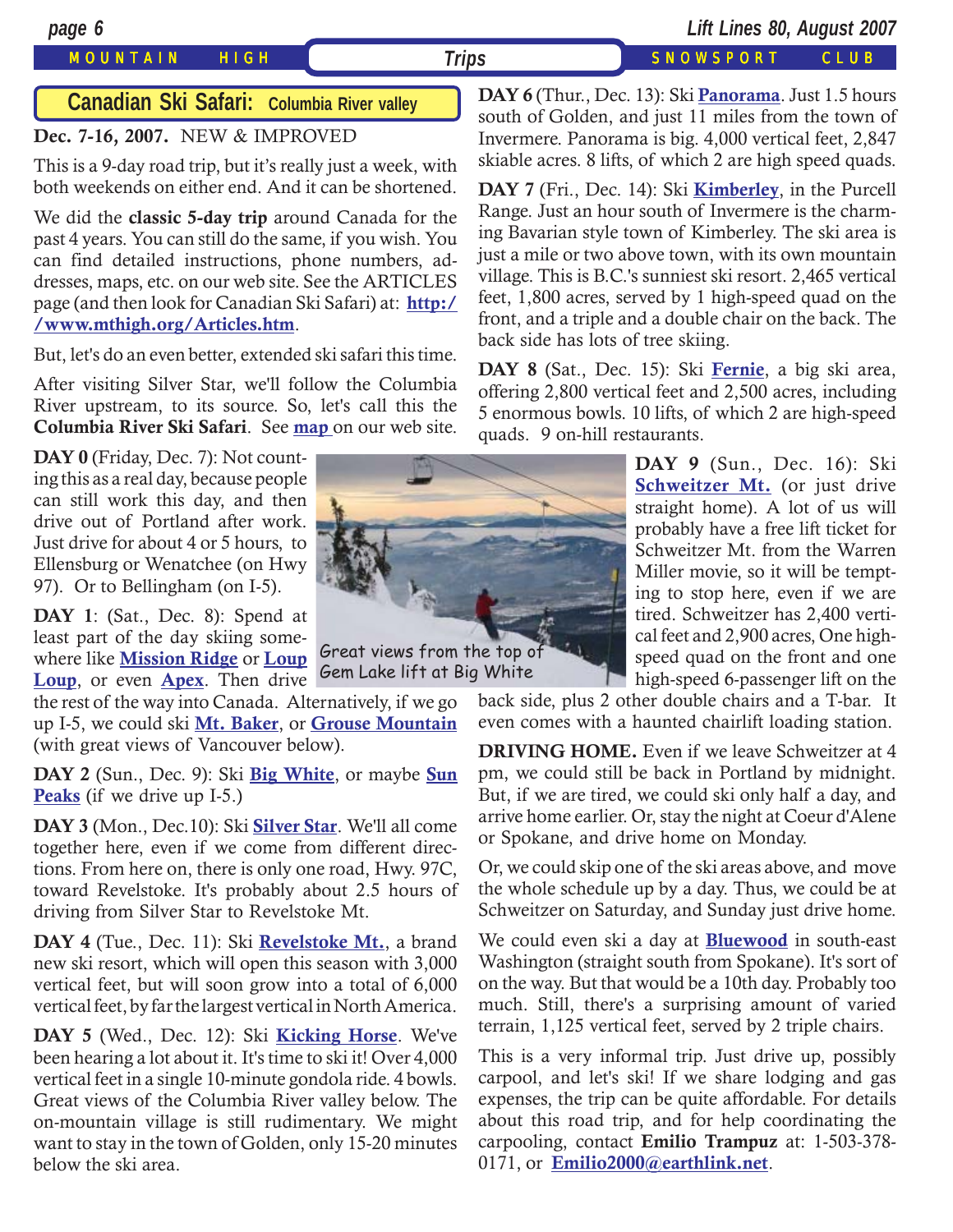*Lift Lines 80, August 2007 page 7*

MOUNTAIN HIGH

## **Trips** SNOWSPORT CLUB

 $\bigoplus$ 

# **FWSA** Far West Ski Week: Whistler/Blackcomb  $\Box$  MWSCC Sun Valley



J**an. 19 - 26, 2008.** The biggest ski party in the West is the annual Far West trip, involving dozens (if not hundreds) of ski clubs throughout the Western States.

**Whistler/Blackcomb** is a perfect winter vacation: two side-by-side mountains rising from a picturesque pedestrian village. Experience in 2008 what the world will discover in 2010 at the Winter Olympic Games! Whistler/Blackcomb is unchallenged in sheer size, variety of terrain, choice of on-mountain and après ski activities. 13 bowls, 3 glaciers, and more than 200 marked trails, secluded

tree skiing and groomed-to-perfection alpine runs.

Whistler's après scene is legendary. Pubs, clubs, cinemas, shops, art galleries, hot tubs, and more.

- \* Lodging (dble occupancy); \* Welcome Party, \* Après Ski Party,
- 
- \* 6-day lift ticket, \* Mountain Picnic, \* 3 Races (optional);
- \* Council Night Event, \* Farewell Party-
- **Price:** Without transportation: \$**999** for lodging in condos or \$**1059** for luxury hotel.

Bus transportation from Eugene and Portland will be arranged and is encouraged. Parking at Whistler is \$7-15 per night, even at condos. Call or e-mail for bus details. Seats on bus limited to first 50 sign-ups.

**Flight from Portland:** \$355 (From Eugene: \$433)

**Bus transportation from Portland:** \$120 - \$135 p.p. (22 person minimum)

**Bus transportation from Eugene:** \$100 - \$200 p.p. (20 person minimum)

**Fifty people have already signed up. Abt. 20 are on the bus; others will be driving. There is room for more people, but don't delay!**

**Payment Schedule:** July 1st: \$350 due,

September 1st: \$350 due (additional) November 1st: remaining balance due.

**Trip cancellation policy:** Cancellation before June 30th is fully refundable. Cancellation from July5th until September 5th will result in a \$25 cancellation fee, cancellation between September 2nd and November 15th will result in a \$100 cancellation fee. NO REFUNDS after November 15th.

Click here for the **[Flyer and Signup Sheet](http://www.mthigh.org/Trips/2008-FWSA-Whistler-flier.pdf)**.

Reserve your spot with a deposit of \$100 now. Make your check payable to: **Northwest Ski Club Council**, P.O. Box 1915, Portland OR 97207.

For more information contact: **Barbara Bousum** at 503/224-3584 or **[BBousum@gmail.com](mailto:BBousum@gmail.com)**.

**NWSCC** Sun Valley

**February 6-10, 2008.** A family trip to **Sun Valley**, organized by the Skiyente Ski Club.

This will be a driving trip, open to everyone, including skiers under 21, so this is a great trip to bring your kids and grandchildren on.

**Price:** \$488 - \$688, depending on type of lodging. Send \$100 deposit to Skiyente Ski Club, P.O. Box 56342, Portland OR 97238.

Contact: **Colleen Walter**, **[colleenski2002@yahoo.com](mailto:colleenski2002@yahoo.com)** or **Sheri Parshall** at:

**[cougskier@aol.com](mailto:cougskier@aol.com)**.



# Mt.High Whistler cabin  $\Rightarrow$

**February 10-16, 2008.**



Carpooling.

Cost= \$**225** includes lodging, daily breakfast, lunch & din-

ner. Everyone

is encouraged to cook a dinner.

Lodging in a cabin 5 minutes north of Whistler village. Shuttle bus to the lifts every 20 minutess.

Discounted tickets are additional at \$65 Canadian (the best internet price next year will be over \$67)

There will be a pre-trip meeting in January.

Contact **Bill Leeper**: 503-639-2603.

*Much more info on these and other trips on our web site: [www.mthigh.org/Trips.htm](http://www.mthigh.org/Trips.htm).*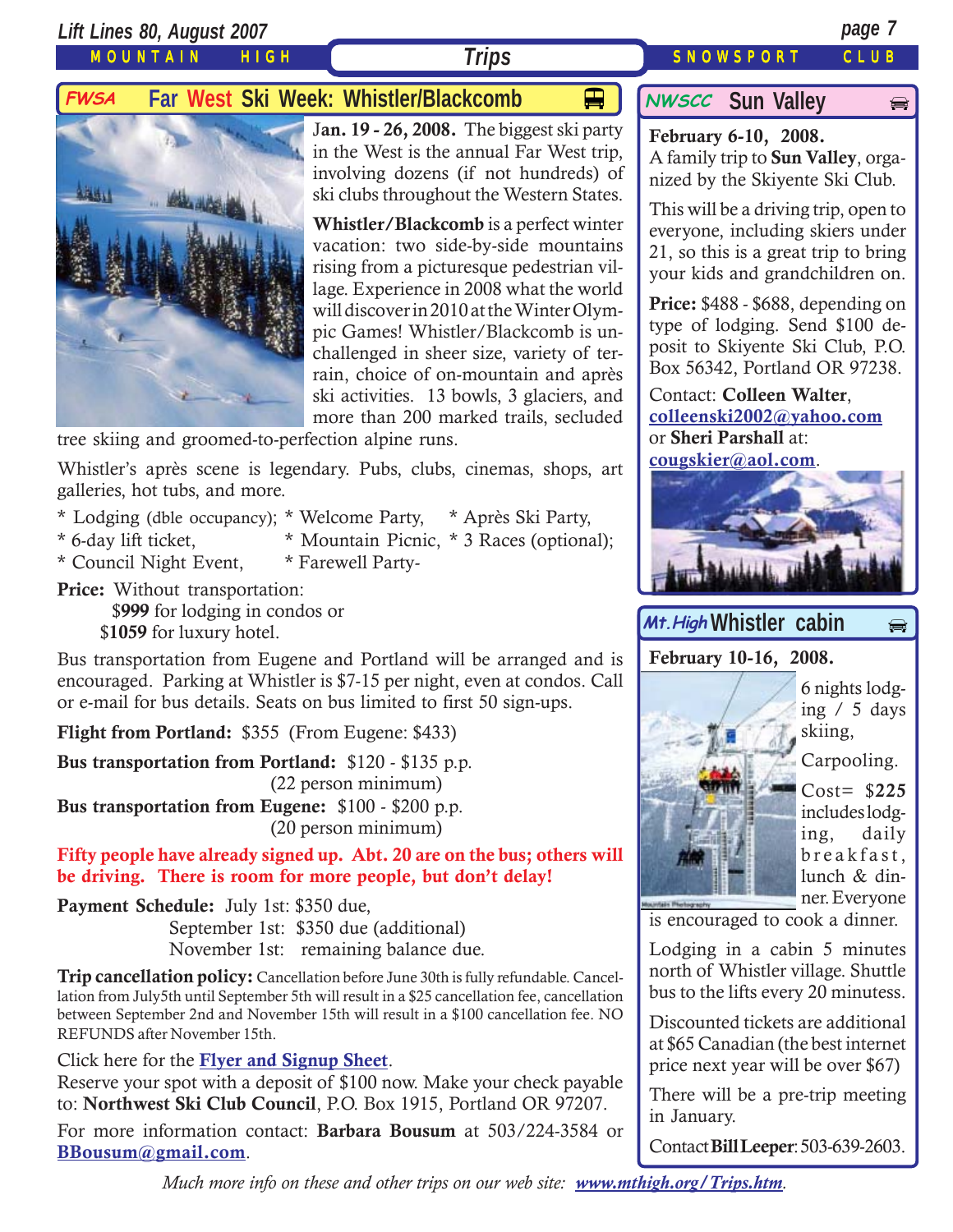# MOUNTAIN HIGH **Trips** SNOWSPORT CLUB

# *Trips*

## **Big Sky** *M+.High `*Sunny South Oregon bus trip

# Mt

**February 15-18, 2008**.

A fun 3-day/3night trip over Presidents' Day weekend, where you can really get to know other club members, both on the bus and on the slopes. Our bus trips are among

## **Ashland**

the most fun and the least expensive trips. We'll leave Friday around 5 pm.

Saturday: **Warner Canyon**, then go to Shasta City. Saturday: Ski **Mt. Shasta**, then go to Ashland. Sunday: Ski **Mt. Ashland**, then drive home.

**Price:** Approximately \$**250** (lodging & transportation, plus approx. \$38 per lift ticket (exact price tba later). Trip price is based on 26 people. For each additional 2 people, the price for everyone will go down by \$4 .

## **Contact: [Linda McGavin](mailto:Trips@mthigh.org)** or **[Emilio Trampuz](mailto:Emilio2000@earthlink.net)**.

**Reservations:** Send a \$100 deposit made out to Mt. High Snowsport Club, and mail it to PO Box 2182, Portland, OR 97208. Use Dough Transmittal Form.



# **March 14-16, 2008**.

A fun 2-day/2night bus trip to a mystery location. Bring some mystery food to share on the bus! We'll leave Friday around 5 pm, and get back Sunday, abt. 8 pm.

**Skiing:** Lots of variety, long meandering cruisers, scary steeps, and easy tree skiing.

**Lodging:** We'll stay in one charming place both nights. Continental breakfast included. There are other eateries nearby too.

**Bus ride:** Fun and games, prizes, jokes, etc.

**Price:** Approximately \$**200** (lodging & transportation, plus approx. \$38 per lift ticket (exact price tba later). Trip price is based on 26 people. For each additional 2 people, the price for everyone will go down by \$4 .

## **Contact: [Linda McGavin](mailto:Trips@mthigh.org)** or **[Emilio Trampuz](mailto:Emilio2000@earthlink.net)**.

**Reservations:** Send a \$100 deposit made out to Mt. High Snowsport Club, and mail it to PO Box 2182, Portland, OR 97208. Use Dough Transmittal Form.



- **Feb. 20 25, 2008. <= Cancelled**
- The price of \$**1050** includes:
	- **·** Round trip air transportation from Portland to Bozeman. Leave PDX at 9:30 a.m. Feb 20th, Return to PDX at 5:49 p.m. Feb 25th
	- **·** RT private motor coach from airport including driver tip
- **·** 5 nights at Big Horn Condos (3 bdrm/3 bath), only 50-100 yards to Black Bear poma lift
- **·** 4-day Adult group lift tickets to Big Sky Mountain
- **·** Wine and Cheese party with Scottsdale Ski Club
- **· Complimentally POSTPONED** attion Tour

**NOTE: This trip has been postponed till the following year, when the Far West Ski Association will hold it's Ski Week at Big Sky - January 2009. If anyone really wants to do it this coming season, Debbi can help connect you with the Scottsdale Ski Club, and you can join their trip.**

Contact **Debbi Kor-Lew**: **[Ijustwannarun@aol.com](mailto:Ijustwannarun@aol.com)**

# Mt.High Mystery trip **Details Altrigh Lake Tahoe / Heavenly** a <del>↓</del>



**Mar. 29 - Apr.3, 2008** A 5-day trip (Saturday - Thursday).

**Skiing:** Heavenly is our main destination, with 4,800 acres and 3,500 vertical feet, and slopes in both California and Nevada. But, we'll visit other places too.

**Lodging:** Lakeland village condos, 1-4 bedrooms, full kitchen, hot tub, heated pool, sauna, free shuttles, 1 mile to the lifts.

Fly to Reno (on your own), or

drive, or rent a car. (You can link this trip with the Far West Championships at Mammoth. **Gordy** will have a bus for us from Reno to Mammoth and back.)

**Price:** \$**400** includes:

- \* 5 nights lodging, in shared condo.
- \* 2 of 3 days list ticket to Heavenly
- \* Wine and cheese welcome party
- \* Breakfast

\* Shuttle around town and to Heavenly gondola or tram. Contact **Janice Jessen**: **[jessen@iinet.com](mailto:jessen@iinet.com)** Send \$100 deposit. Use Dough Transmittal form, p.11.

*Much more info on these and other trips on our web site: [www.mthigh.org/Trips.htm](http://www.mthigh.org/Trips.htm).*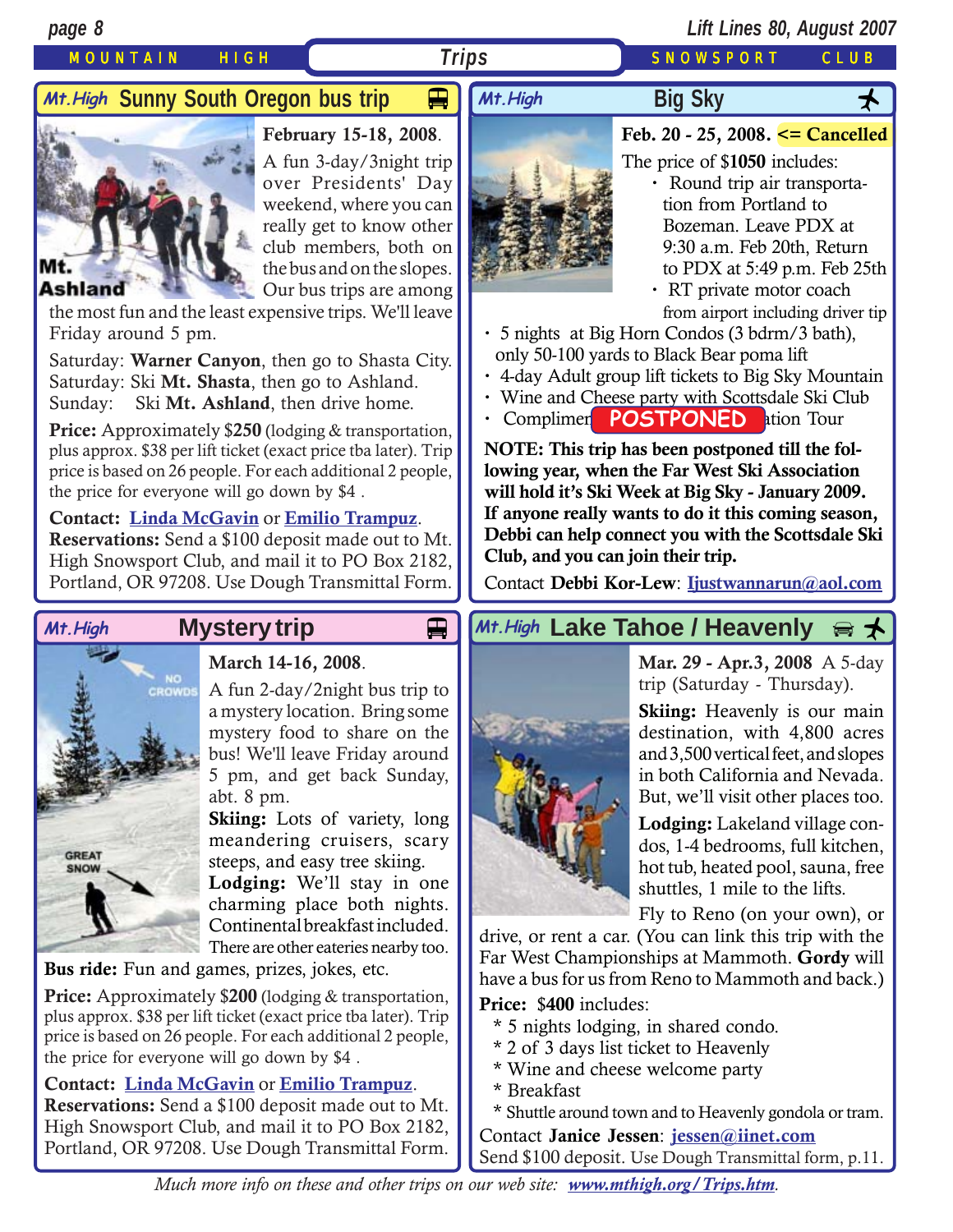# *Lift Lines 80, August 2007 page 9*

# MOUNTAIN HIGH

# **FWSA** Mammoth Mt.: Far West Championships  $\bigoplus$  **H**

**April 3 - 6, 2008.** Our PACRAT racers can participate in the usual Slalom and GS races, for an additional \$45 fee. But, even without racing, Mammoth Mountain deserves to be visited !

This trip will be coordinated with the Lake Tahoe trip (see page 9).



Each trip is independent, but if you are already as far south as Lake Tahoe, might as well go a bit further south and visit Mammoth Mt.

Gordy will organize a **bus** from Reno airport (for both people flying in just for this event, as well as for those extending their trip after the Lake Tahoe trip. Contact **Gordon Lusk**: **[GordyLusk@hotmail.com](mailto:gordylusk@hotmail.com)**.

Make your own room reservations before March 5, 2008 for special group rates at The Village at Mammoth, Juniper Springs Resort, and the Mammoth Mountain Inn. For reservations, call **1-800-626-6684**, and mention group rates for **Far West**.

You can also book online at: **[www.mammothmountain.com](http://www.mammothmountain.com/)**. Use group ID: 2725, Password: 370004430, Password: Far West.

## Bergfreunde Innsbruck - Austria Sampler trip



**Feb. 1 - 11, 2008**. All NWSCC club members are invited to join the Bergfreunde ski club on this trip to Innsbruck, the capital of the Tyrol region. Cobble-stone streets, castles, palaces, museums. Ideal sightseeing vacation, with optional downhill or crosscountry skiing.

**A** 

There are seven ski areas around Innsbruck, with free bus transfers included. A total of 63 lifts. Also 12 nearby cross-country ski areas with 110 miles of prepared trails.

Accommodations at the 4-star Hotel Maximillian, near the Old Town of Innsbruck.

Price of \$**1,424** includes the following:

- \* Round trip airfare from Portland, on Lufthansa.
- \* Private group bus transfers from airport to htoel.
- \* 9 nights lodging in 4-star Hotel Maximillian, in Innsbruck.

\* Breakfast daily, plus 2 dinners, one of which is a Tyrolean mountain hut party night.

\* Club Innsbruck Card: free bus to ski areas; ski pass discounts.

\* Escorted from Portland by Bob Burns.

Trip Capt. - **Bob Burns** at **503-524-5261** or **[bob@inkjetman.com](mailto:bob@inkjetman.com)** (put Innsbruck in the subject line)

# FWSA Les Trois Vallees <del>人</del>

# **March 7 - 15, 2008.**

This is a Far West trip to France, to the 3 Valleys: "**[Les Trois](http://www.mthigh.org/Trips.htm#Les_Trois_Vallees) [Vallees](http://www.mthigh.org/Trips.htm#Les_Trois_Vallees)**", offering 200 lifts, and 540 sq. miles of terrain.

Optional Aix-en-Provence (3 nights) and Paris (4 nights) posttrip, extends it to March 21.



Basic Ski Week package \$**1390** pp double occupancy, which includes:

\* Round-trip Air-France non-stop flight from Seattle, SFO or LAX.

\* 7 nights lodging at the ski-in/ ski-out 3-star Hotel Montana - Breakfast and dinner daily;

\* Hotel features sauna, fitness gym and indoor pool.

\* All European air and ground to & from hotels and airports. All local city taxes, resort fees and all other known fees in all hotels.

This is an incredible deal you don't want to miss!

Not Included: Int'l Departure taxes and fuel surcharge - around \$270.

Post extension trip \$895 (optional).

For more details go to: **[http://](http://www.fwsa.wbees.com/f/2008_European_Ski_Week.pdf ) [www.fwsa.wbees.com/f/](http://www.fwsa.wbees.com/f/2008_European_Ski_Week.pdf ) [2008\\_European\\_Ski\\_Week.pdf](http://www.fwsa.wbees.com/f/2008_European_Ski_Week.pdf )**

Deposit: \$200 to Far West Ski Association, c/o Norm Azevedo, 901 Sousa Dr., Walnut Creek, CA 94597-2922.

Contact Norm at 1-925-944-9816 or **[fwsatravel@sbcglobal.net](mailto:fwsatravel@sbcglobal.net)**.

**Trips** SNOWSPORT CLUB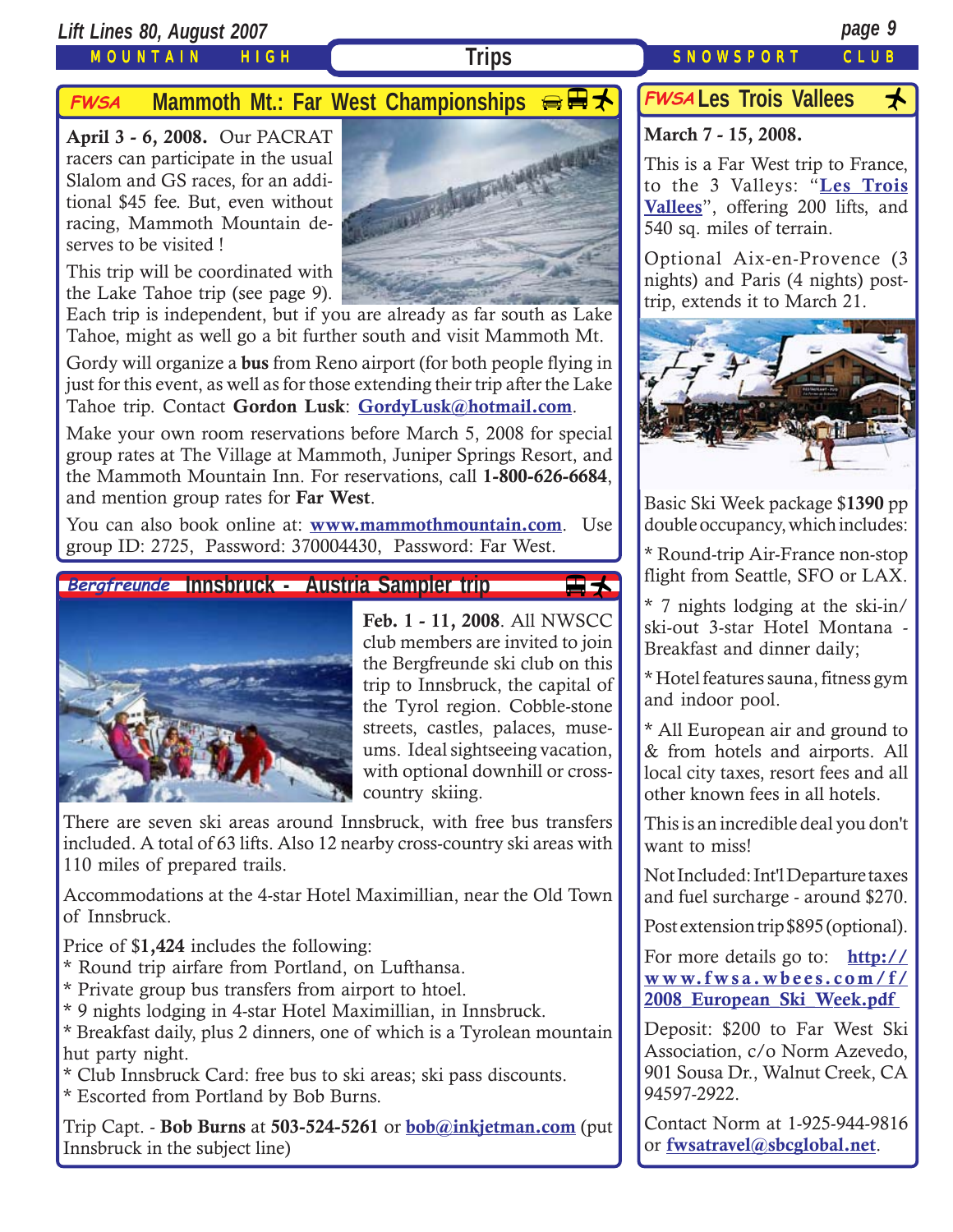## MOUNTAIN HIGH **About our Club** SNOWSPORT CLUB

# *page 10 Lift Lines 80, August 2007*







# **Mt. High Wall Calendar**

A slick, customized, new 15 month wall calendar (from Oct. 2007 -- December 2008) is now available on our web site. It has most of the main ski trips and PACRAT races already marked. It's totally free! Just:

a) Wait a few minutes for the large file to open (get downloaded to your computer);

b) Print it 2-sided. If your printer is not equipped with automatic duplexing, print all the even pages first, then flip the whole stack and reload it into the printer, then print the

odd pages. Note that every other page is upside down on purpose. It all falls into place when the printed papers are folded in half.

Two sizes are available: Tabloid and Letter size. Both are very large PDF files The emphasis is on picture quality. Both files are available at the top of our "EVENTS" page (which you could bookmark as favorite, as it contains all the latest news). So, get your calendar here: **<http://www.mthigh.org/Events.htm>**

If you'd rather not do it yourself, **[Emilio](mailto:Emilio2000@earthlink.net)** will print the Calendar for you, for a small fee, just to cover the expenses. Just call 1-503-378- 0171 and tell him which size and how many copies.

1. Tabloid (11 x17) needs wide printer. Cost: \$8.00

2. Letter (8.5 x 11" when unfolded). Cost: \$4.00.

If you want it mailed to you, please add \$1.50 for postage. Send to Emilio Trampuz, 4742 Liberty Rd. S., #296, Salem, OR 97302.

# **Mt. High Letters**

**F** 

**Q Which is a better deal: a 10-time Pass or a 4Buy4 Pass?**

A It all depends on how many days<br>you will end up skiing at one ski area (in this case Mt. Hood Meadows). Assuming you are an adult skiing mainly on weekends, your daily ticket costs you \$64.

If you will visit Meadows only **4** times, buy **daily** tickets at \$64 for up to \$256. If you are a PACRAT racer, with racer discounts, you can ski **5** times on daily tickets, and still be better off than with any of the passes.

If you will visit **5 - 11** times, buy a **10 time pass** for \$295, even if you then have to purchase an additional daily ticket for an 11th visit.

If you are sure you will ski Meadows at least **12** times, buy a **4Buy4** Pass for \$400. See page 4.

Winter is short, with a limited number of weekends. Will you spend all your weekends at Meadows? Or will you be going on other ski trips as well? How many days will you realistically spend at Meadows? If you can answer that, you'll know which option is best for you.

**Club logo or Ski Oregon logo or Ski Washington Challenge logo**



You can order a sueded finish **1/4 zip sweathsirt** with the club's logo on it, for only **\$25**. It is made of 80/20 cotton/poly 9 oz. fabric, with an open bottom hem, an inner rib knit collar and cuffs, set-in sleeves and an antique finish metal zipper. Available in Red, Yellow, Mediterranean Blue, Navy, or Athletic Heather (light gray). Sizes: S -

3XL. This is mainly cotton, for comfort.

If you want a similar garment to wear while skiing, go for the more high-tech breathable R-tek polyester sweatshirt for **\$30**.

Also available:

**\* T-shirt** (\$10),



- **\* Short sleeve polo** (\$16),
- **\* Long-sleeve polo** (\$18),
- \* 100% cotton 1/4 zip **sweatshirt** (\$25),
- **\* R-Tek polyestes 1/4 zip fleece** (\$30).

Most are available in yellow, royal blue, red, navy, and black. Ask about other colors. Choice of pocketsized logo, or full-chest size (printed on front or back).

To order, call Emilio at 1-503-378-0171 or email: **i[nfo@mthigh.org](mailto:info@mthigh.org)**.

Please print the Garment Order Form at: **[www.mthigh.org/Documents/Order-Form-Ski.pdf](http://www.mthigh.org/Documents/Order-Form-Ski.pdf)**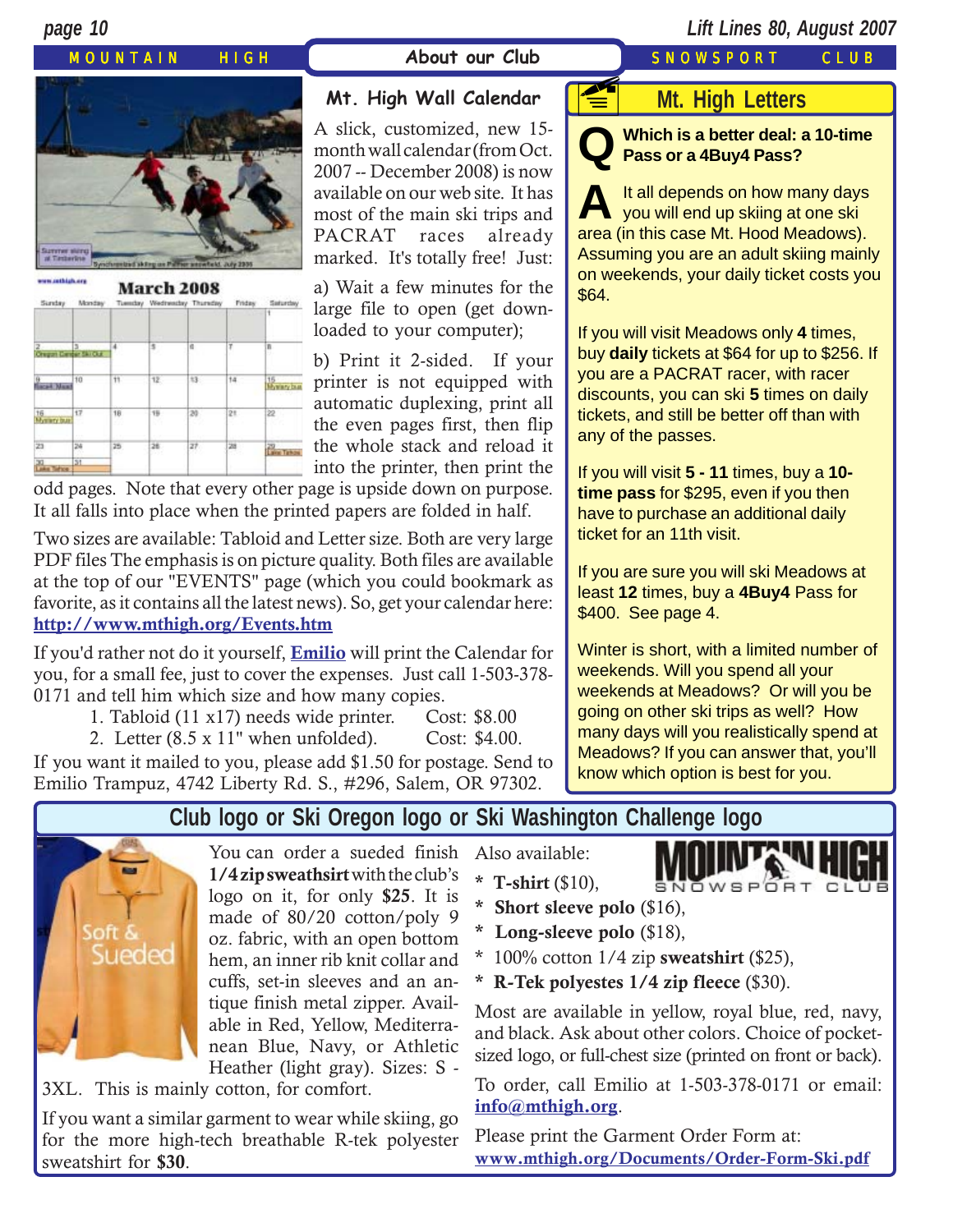| Lift Lines 80, August 2007                                                                                                                                                                                                                                                        |                                                                                                                                                                                                                                      |                                                                                                                                                                                                                                                                                                                                                   |                              |                                                                                                                                                                                                                                                                                                                                                                                                                                                                                                                                                                                                                                                                                                                                                                                                                                               | page 11                                             |
|-----------------------------------------------------------------------------------------------------------------------------------------------------------------------------------------------------------------------------------------------------------------------------------|--------------------------------------------------------------------------------------------------------------------------------------------------------------------------------------------------------------------------------------|---------------------------------------------------------------------------------------------------------------------------------------------------------------------------------------------------------------------------------------------------------------------------------------------------------------------------------------------------|------------------------------|-----------------------------------------------------------------------------------------------------------------------------------------------------------------------------------------------------------------------------------------------------------------------------------------------------------------------------------------------------------------------------------------------------------------------------------------------------------------------------------------------------------------------------------------------------------------------------------------------------------------------------------------------------------------------------------------------------------------------------------------------------------------------------------------------------------------------------------------------|-----------------------------------------------------|
| <b>MOUNTAIN</b>                                                                                                                                                                                                                                                                   | HIGH                                                                                                                                                                                                                                 | Club info                                                                                                                                                                                                                                                                                                                                         |                              | <b>SNOWSPORT</b>                                                                                                                                                                                                                                                                                                                                                                                                                                                                                                                                                                                                                                                                                                                                                                                                                              | CLUB                                                |
| The club needs you! Yes, you!                                                                                                                                                                                                                                                     |                                                                                                                                                                                                                                      |                                                                                                                                                                                                                                                                                                                                                   | <b>Mountain High Meeting</b> |                                                                                                                                                                                                                                                                                                                                                                                                                                                                                                                                                                                                                                                                                                                                                                                                                                               |                                                     |
| a year. Any volunteers? We need you! The best way to get involved is to come to<br>our monthly Board meetings (open to everyone) on the first Tuesday of the month.                                                                                                               |                                                                                                                                                                                                                                      | We need you to get<br>more active in the club.<br>We need at least one<br>more person to get in-<br>volved organizing so-<br>cial activities (parties,<br>TGIFs) since Jaxine is<br>out of town almost half                                                                                                                                       |                              | Usually 1st Tuesday of the month.<br>Sept. 4 (Tue.): Open to all who<br>want to get more involved with<br>the club. This is an organizational<br>meeting to plan future events.<br>Gather at 6:30 pm. Start at 7 pm.<br>Location: Round Table Pizza,<br>10070 SW Barbur Blvd., Portland,<br>near Capitol Hwy.                                                                                                                                                                                                                                                                                                                                                                                                                                                                                                                                 |                                                     |
| President:<br>Vice-President:<br>Secretary:<br>Treasurer:<br><b>Race Director:</b><br><b>Newsletter Editor:</b><br><b>Activities Director:</b><br>Golf:<br><b>NWSCC</b> Rep:<br><b>Trip Directors:</b>                                                                            | Mountain High snowsport club contacts:<br>Gary Stevenson, H: 503-257-6368,<br>Terry White,<br>Sue Snelling,<br>Kurt Krueger,<br>Bruce Ellison,<br>Jaxine Harris,<br>Cal Eddy,<br>Debbi Kor-Lew,<br>Marsha Cosgrove, H: 503-646-5292, | H: 503-781-4558,<br>H: 503-774-8747,<br>H: 503-625-1492, telek2@att.net<br>H: 503-697-7892, Yuffiet@comcast.net<br>Emilio Trampuz, H/W: 1-503-378-0171, info@mthigh.org<br>H: 503-692-9719, JaxineAH@msn.com<br>$H: 503-631-3115,$<br>H: 503-682-1563, W: 503-988-5138, ijustwannarun@aol.com<br>Linda McGavin, H: 503-652-2840, Trips@mthigh.org |                              | General information: info@MtHigh.org<br>Web site: www.mthigh.org<br>W: 503-296-6075, TWhite223@msn.com<br>OptomistSue@comcast.net<br>W: 503-805-8606, baebaw@ccwebster.net<br>W: 503-799-2833, HappyHairdresser@msn.com                                                                                                                                                                                                                                                                                                                                                                                                                                                                                                                                                                                                                       |                                                     |
|                                                                                                                                                                                                                                                                                   | Larry Bennett,                                                                                                                                                                                                                       | H: 503-760-2360, BENNETT896@aol.com                                                                                                                                                                                                                                                                                                               |                              |                                                                                                                                                                                                                                                                                                                                                                                                                                                                                                                                                                                                                                                                                                                                                                                                                                               |                                                     |
| PLEASE PRINT CLEARLY:<br>Email (Hm):                                                                                                                                                                                                                                              | [ ] New membership                                                                                                                                                                                                                   | <b>DOUGH TRANSMITTAL FORM</b><br>For all Mt. High activities, make check payable to: "Mountain High Snowsport Club"<br>Mail to: Mountain High Snowsport Club, PO Box 2182 Grand and in GRS 275208 Wb ("Club") is an organi-<br>[ ] Renewal                                                                                                        |                              | zation of fun loving ADULTS whose events are organized by mem-<br>bers who volunteer their efforts for the enjoyment of their fellow<br>members and friends, please remember when I participate in Club<br>events I do so at my own risk. Sporting activities, indeed, any<br>activity, includes inherent risks. I will evaluate my own abilities and<br>responsibilities and join in the Club fun as a responsible and consid-<br>erate adult. I will not hold the Club or any Club officer liable for the<br>consequences of my decisions and my behavior. The bottom line<br>is, stuff just happens sometimes and the club volunteers are not to<br>be blamed for helping us have fun. Besides, the Club has no assets,<br>except for a leftover banner, some balloons, or a couple of empty<br>beer bottles with the Club's name on them. |                                                     |
| <b>Email Preferences:</b> -Newsletter (once a month): [ ] yes, link only [ ] yes, complete file<br>[ ] No changes<br>Please take my money, and apply it toward the following Ski Club fun stuff:<br>□ Summer Membership (May 1 - Sept. 30) Total \$10 per person<br>$\Box$ Other: |                                                                                                                                                                                                                                      | -Club news & events (between newsletters): [ ] yes [ ] no<br>(same as last year) - Other ski news (NWSCC, FWSA, ski areas, trips): [ ] yes [ ] no<br>For RV space: add \$20. Each non-member add: \$25 \$ ______________________________                                                                                                          |                              | $[ ]$ no<br>$\frac{1}{2}$<br>$\frac{1}{2}$ $\frac{1}{2}$ $\frac{1}{2}$ $\frac{1}{2}$ $\frac{1}{2}$ $\frac{1}{2}$ $\frac{1}{2}$ $\frac{1}{2}$ $\frac{1}{2}$ $\frac{1}{2}$ $\frac{1}{2}$ $\frac{1}{2}$ $\frac{1}{2}$ $\frac{1}{2}$ $\frac{1}{2}$ $\frac{1}{2}$ $\frac{1}{2}$ $\frac{1}{2}$ $\frac{1}{2}$ $\frac{1}{2}$ $\frac{1}{2}$ $\frac{1}{2}$                                                                                                                                                                                                                                                                                                                                                                                                                                                                                              | Deposit?Paidinfull?<br><u> Liberatura de la pro</u> |
|                                                                                                                                                                                                                                                                                   |                                                                                                                                                                                                                                      |                                                                                                                                                                                                                                                                                                                                                   |                              |                                                                                                                                                                                                                                                                                                                                                                                                                                                                                                                                                                                                                                                                                                                                                                                                                                               |                                                     |

| $\sim \cdot$       | $-$ |
|--------------------|-----|
| Signa <sup>+</sup> | –   |
| ____________       |     |

Signature(s): \_\_\_\_\_\_\_\_\_\_\_\_\_\_\_\_\_\_\_\_\_\_\_\_\_\_\_\_\_\_\_\_\_\_\_\_\_\_\_\_\_\_\_\_\_\_\_\_\_\_\_\_\_\_\_\_ Date: \_\_\_\_\_\_\_\_\_\_\_\_\_\_\_\_\_\_\_